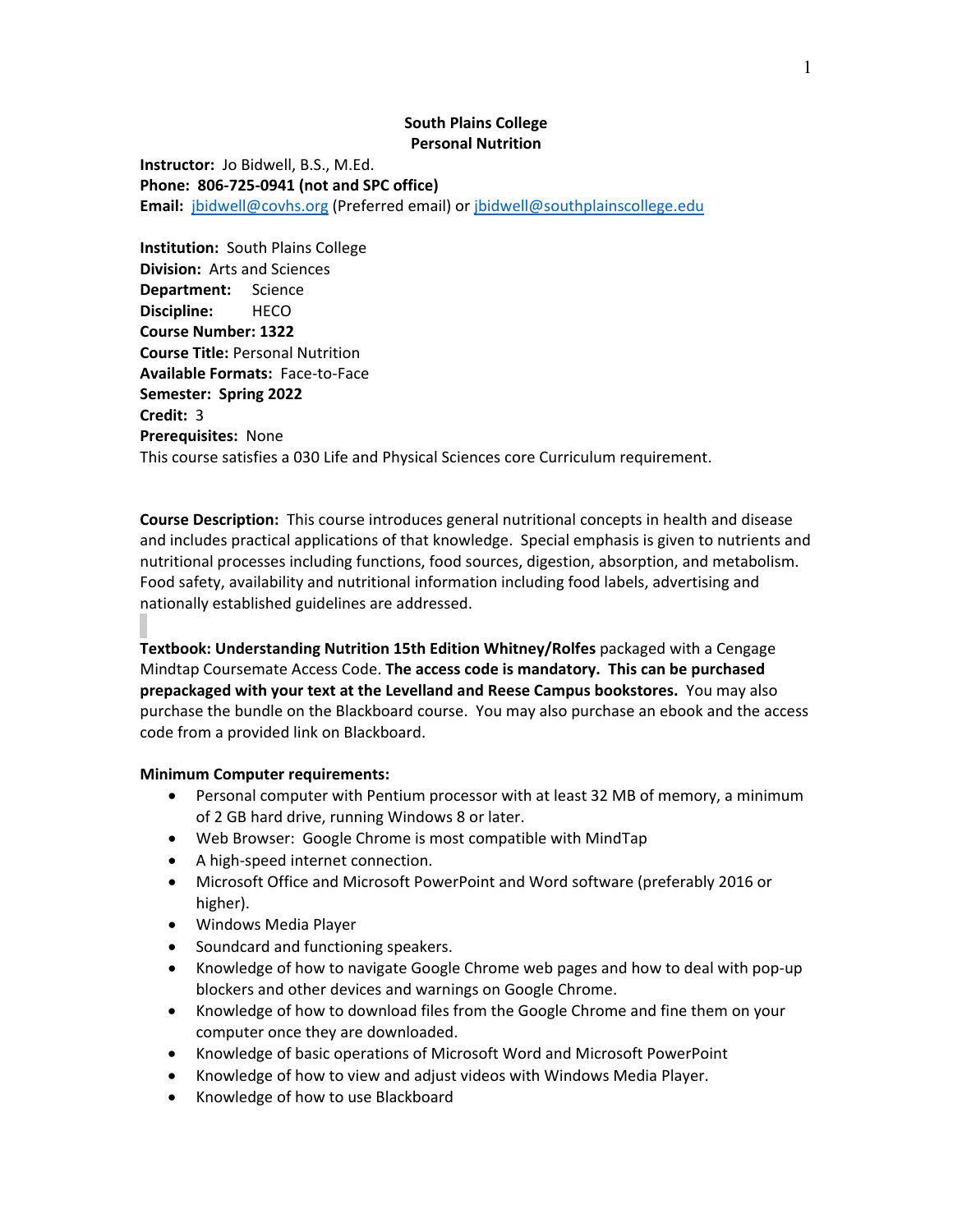**Course Purpose:** The purpose of the course is to introduce students to the six classes of nutrients; carbohydrates, lipids, proteins, vitamins, minerals, and water. Students will discover food sources of the nutrients and how the body digests, absorbs, and metabolizes the nutrients. Students will also discover the relationship between nutrients and chronic disease. Malnutrition, supplementation, and current dieting trends are also addressed.

**Course Specific Instructions:** This course is designed to be Face-to-Face. However, please be advised that with COVID still rearing its nasty head there is the possibility that we might have to convert to a virtual class at some point during the semester. Assignments, quizzes, and exams are designed for Face-to-Face learning, but will be available on -line if we should have to change the design of the class.

**Blackboard:** The text for this class has been purchased and bundled with your enrollment. It may be accessed through Blackboard. Blackboard may be accessed at [http://southplainscollege.edu.blackboard.com.](http://southplainscollege.edu.blackboard.com/) For help with Blackboard, you can access the help menu at the top of each Blackboard page that you visit. I personally have also found *Blackboard for Dummies* somewhat helpful. For technical issues concerning Blackboard please contact SPC Blackboard Student Support at the Instructional Student Support at the Instructional Technology department at [blackboard@southplainscolled.edu](mailto:blackboard@southplainscolled.edu) or 806-726-2180. Only contact if you need assistance with login or a browser related question. They should not be contacted for personal issues with your computer, the class, your instructor, or internet issues.

**Cengage:** If you have problems with your Cengage Access Code, please contact Cengage directly at [www.cengage.com/support or 800-354-9706](http://www.cengage.com/support%20or%20800-354-9706)

**Questions or Concerns:** If you have questions or concerns you may email me at either of the emails provided at the top of the syllabus, *however, the fastest email (the one I look at multiple times a day if I am in the office) is jbidwell@covhs.*org or by leaving a message on my phone or you may leave a message on blackboard. I will try and email or call you back as quickly as possible.

**Computer Problems or Blackboard Server Problems:** If for any reason a student's internet connection goes down, or a student's computer crashes or becomes inoperable to run Blackboard it is the student's responsibility to have their internet connection and/or computer repaired as soon as possible or to find alternative so that the student does not get behind in the class. Computer or internet issues will not be an acceptable excuse for late assignments or exams. Computer labs are available on the Levelland, Reece and Lubbock campuses for the students to use.

If the SPC Blackboard server goes down for an extended period, the instructor will notify students of extended deadlines.

**Logging into the Course:** Students are not allowed to give their user ID and/or password to anyone. You will be dropped from the class and give an F for your final grade if someone besides you is caught logging into this course under your user ID and/or password.

**Copyright Notice:** All material presented by the instructor in the course is copyright protected. The material presented by the instructor may not be modified or altered in anyway. You have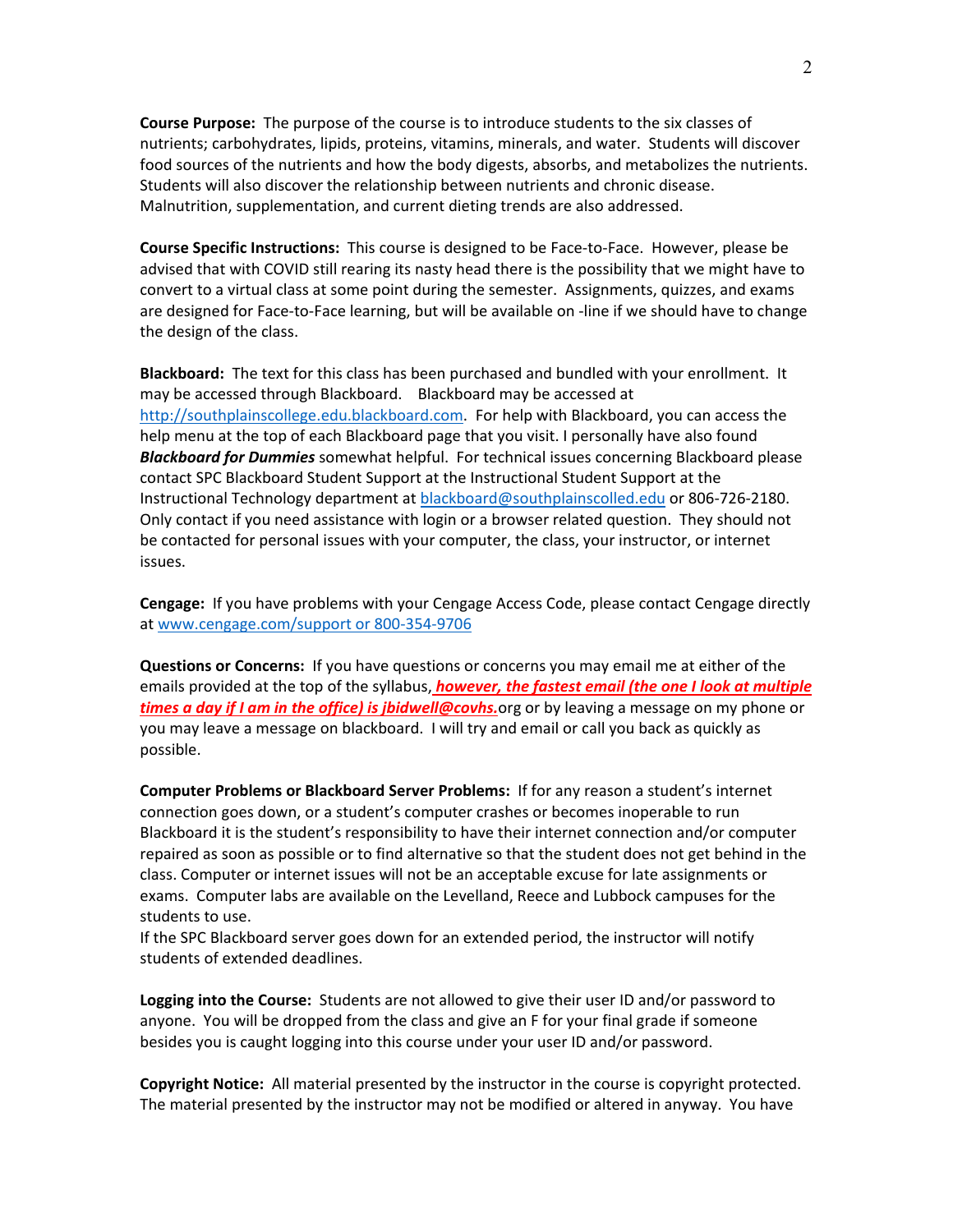permission to print out one copy of any material presented by the instructor in this course (ex. Class information sheet, course orientation, chapter module PowerPoint presentations). The one copy must only be used for your personal educational use during this semester. The material may not be altered or modified in anyway and it may not be redistributed or shared in any way. You have permission to download the same material to your computer hard drive or other medium to print out the material. Any material downloaded may not be altered or modified in any way. The downloaded material may not be distributed in any way.

**Online Disclaimer:** This is to notify you that materials you may be accessing in chat rooms, messages, discussion forums or unofficial web pages are not officially sponsored by the instructor of South Plains College. The Unites Constitution rights of free speech apply to all members of our community regardless of the medium used. The instructor and South Plains College disclaim all liability or data, information, or opinions expressed in these forums.

## **Core Curriculum Objectives addressed:**

- **Communications skills**—to include effective written, oral, and visual communication
- **Critical thinking skills**—to include creative thinking, innovation, inquiry, and analysis, evaluation, and synthesis of information
- **Empirical and quantitative competency skills**—to manipulate and analyze numerical data or observable facts resulting in informed conclusions
- **Teamwork**—to include the ability to consider different points of view and to work effectively with others to support a shared purpose or goal

## **Student Learning Outcomes:**

- Discuss the factors influencing food habits and choices
- Identify components of a healthy diet
- Discuss the six classes of nutrients, their food sources and how they function in the body, deficiencies, and toxicities.
- Distinguish sound nutritional information from faddism and quackery.
- Describe the principles of digestion, absorption, and metabolism.
- Calculate individual energy expenditure and needs.
- Explain the association between nutrition and chronic disease.
- Evaluate personal dietary intake for nutritional adequacy.

**Student Learning Outcomes Assessment:** We are now required to evaluate student learning outcome assessments. A pre and post quiz will be given at the beginning and the end of the semester to determine if learning objectives have been met.

**Exams:** Four major chapter exams will be given during the semester. Exam one will be over chapters  $1 - 3$ , Exam two will be over chapters  $4 - 6$ , Exam three will be over chapters 10-13 and the last chapter Exam will be over chapters 7-9. These are scheduled to be given in class. You will be notified prior to each exam the date for the exam. No outside material is to be used on the chapter exams. If we should have to move to an on-line/virtual format, a message giving instructions on when each exam will be given with complete instructions on how to access the exam, the time given for the exam, etc., will be provided.

**Chapter Quizzes:** Chapter quizzes may be given to enhance the learning experience. The need for these is at the discretion of the instructor. Their worth (point value) will be determined by the number given.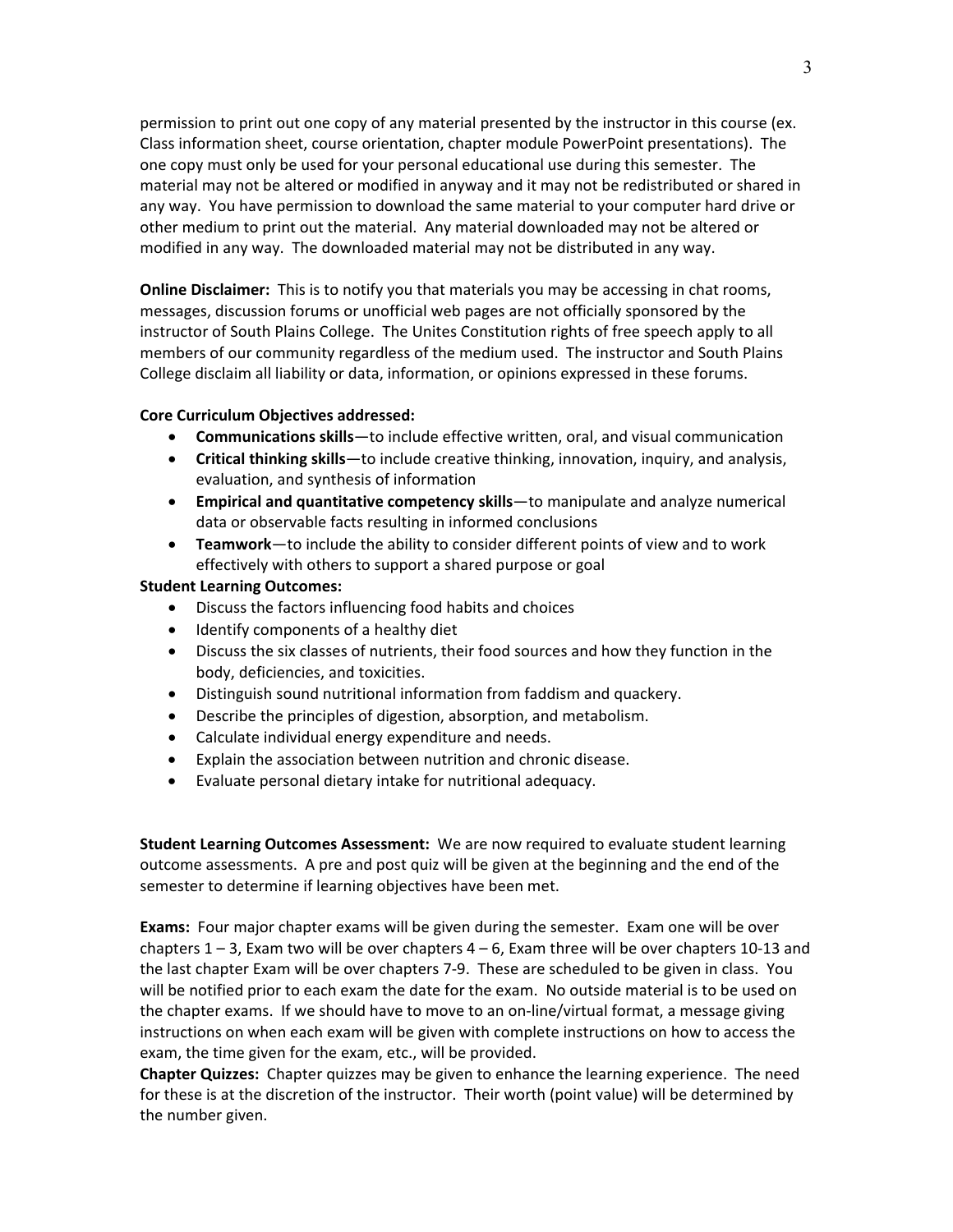**Final Exam:** A 100 question, multiple choice, cumulative final exam will be given. **Diet and Wellness:** Throughout the semester reports will be required using the Diet and Wellness application. These are very important part of the class. Written instructions will be provided for these reports.

**Worksheets, Assignments, Videos, Articles and Discussion Forums:** It is possible that during the semester assignments from the textbook and from Cengage MindTap will be utilized to help you better understand the course. **You are always welcome to complete all the MindTap assignments, but these will not be part of your grade.** 

I have created Chapter Highlights and reviews for each chapter. These will be available on Blackboard to enhance your understanding of each chapter. These should be used in conjunction with, not in lieu of reading the chapters and class participation.

**Please note: Assignments and exams are subject to change at the instructor's discretion.**

Grades:

4 Chapter exams worth 100 points each 1 Diet Analysis worth 100 points 1 Final exam worth 100 points (unless exempt) Possible extra credit and quiz grade

**Attendance Policy Students are expected to attend all classes.** It is extremely important that you stay active in this class. If you must miss class, please notify me.

Lecture is not a duplicate of the textbook material and any topic discussed in class may be included on exams whether it is covered in the textbook or not. Each of you has life experiences that you may use to enhance the classroom experience for everyone. This can only be done if you are in class!

I will follow the SPC "Drops and Withdraw" policy, that states "students who stop attending class should go through the procedure for dropping a course." This means, it is your responsibility to withdraw from the class if you decide not to attend class anymore.

Students are expected to attend all classes to be successful in this course. Students are officially enrolled in all courses for which they pay tuition and fees at the time of

registration. Attendance will be taken until the  $12<sup>th</sup>$  class day (official census date). Students who enroll in a course but have "Never Attended" by the official census date, as reported by the faculty member, will be administratively dropped by the Office of Admissions and Records. If it is determined that a student is awarded financial aid for a class or classes in which the student never attended or participated, the financial aid award will be adjusted in accordance with the classes in which the student did attend/participate, and the student will owe any balance resulting from the adjustment. This is in accordance with the policies set forth in the SPC General Catalog. This course information sheet contains the schedule of lectures and labs. If you are unable to finish this course, complete a withdrawal slip at the registrar's office.

#### Current COVID Policy.

*Consistent with the latest CDC recommendations, we have revised our guidance for students, faculty, and staff who have a known exposure or have tested positive. Anyone with a known exposure should wear a mask for 10 days and should seek a COVID-19 test*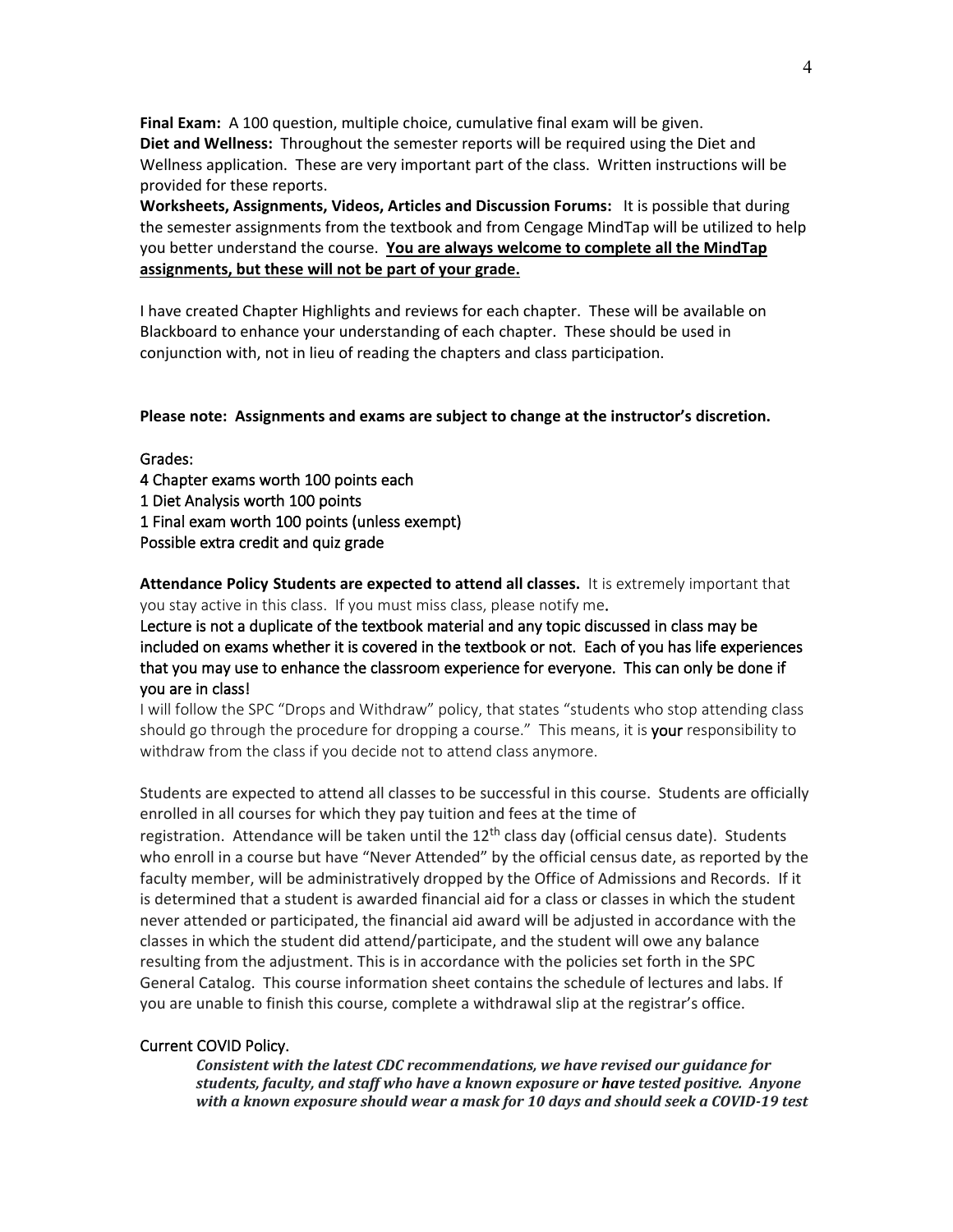*on day five after exposure. If you test positive or develop symptoms, you should immediately self-isolate and seek a COVID-19 test. Please immediately notify your instructor, supervisor, and DeEtte Edens, Associate Director of Health and Wellness, any time you test positive for COVID-19. Anyone who tests positive is required to self-isolate for five days. Following the five-day isolation period, if you are asymptomatic or your symptoms are resolving, you may return to work or class but should wear a mask for five additional days. If you are still symptomatic, please contact DeEtte*

*Edens at [dedens@southplainscollege.edu](mailto:dedens@southplainscollege.edu) or 806-716-2376 prior to your return date.* If you are experiencing any of the following symptoms please do not attend class and either seek medical attention or get tested for COVID-19.

- Cough, shortness of breath, difficulty breathing
- Fever or chills
- Muscles or body aches
- Vomiting or diarrhea
- New loss of taste and smell

**Plagiarism and Cheating:** Students are expected to do their own work on all projects, quizzes, assignments, examinations, and papers. Failure to comply with this policy will result in an F for the assignment and can result in an F for the course if circumstances warrant.

Plagiarism violations include, but are not limited to, the following:

- 1. Turning in a paper that has been purchased, borrowed, or downloaded from another student, an online term paper site, or a mail order term paper mill.
- 2. Cutting and pasting together information from books, articles, other papers, or online sites without providing proper documentation.
- 3. Using direct quotations (three or more words) from a source without showing them to be direct quotations and citing them; or
- 4. Missing in-text citations.

Cheating violations include, but are not limited to, the following:

- 1. Obtaining an examination by stealing or collusion.
- 2. Discovering the content of an examination before it is given.
- 3. Using an unauthorized source of information (notes, textbook, text messaging, internet, apps) during an examination, quiz, or homework assignment.
- 4. Entering an office or building to obtain unfair advantage.
- 5. Taking an examination for another.
- 6. Altering grade records.
- 7. Copying another's work during an examination or on a homework assignment.
- 8. Rewriting another student's work in Peer Editing so that the writing is no longer the original students.
- 9. Taking pictures of a test, test answers, or someone else's paper.

**Student Code of Conduct Policy**: Any successful learning experience requires mutual respect on the part of the student and the instructor. Neither instructor nor student should be subject to others' behavior that is rude, disruptive, intimidating, aggressive, or demeaning**.** Student conduct that disrupts the learning process or is deemed disrespectful or threatening shall not be tolerated and may lead to disciplinary action and/or removal from class.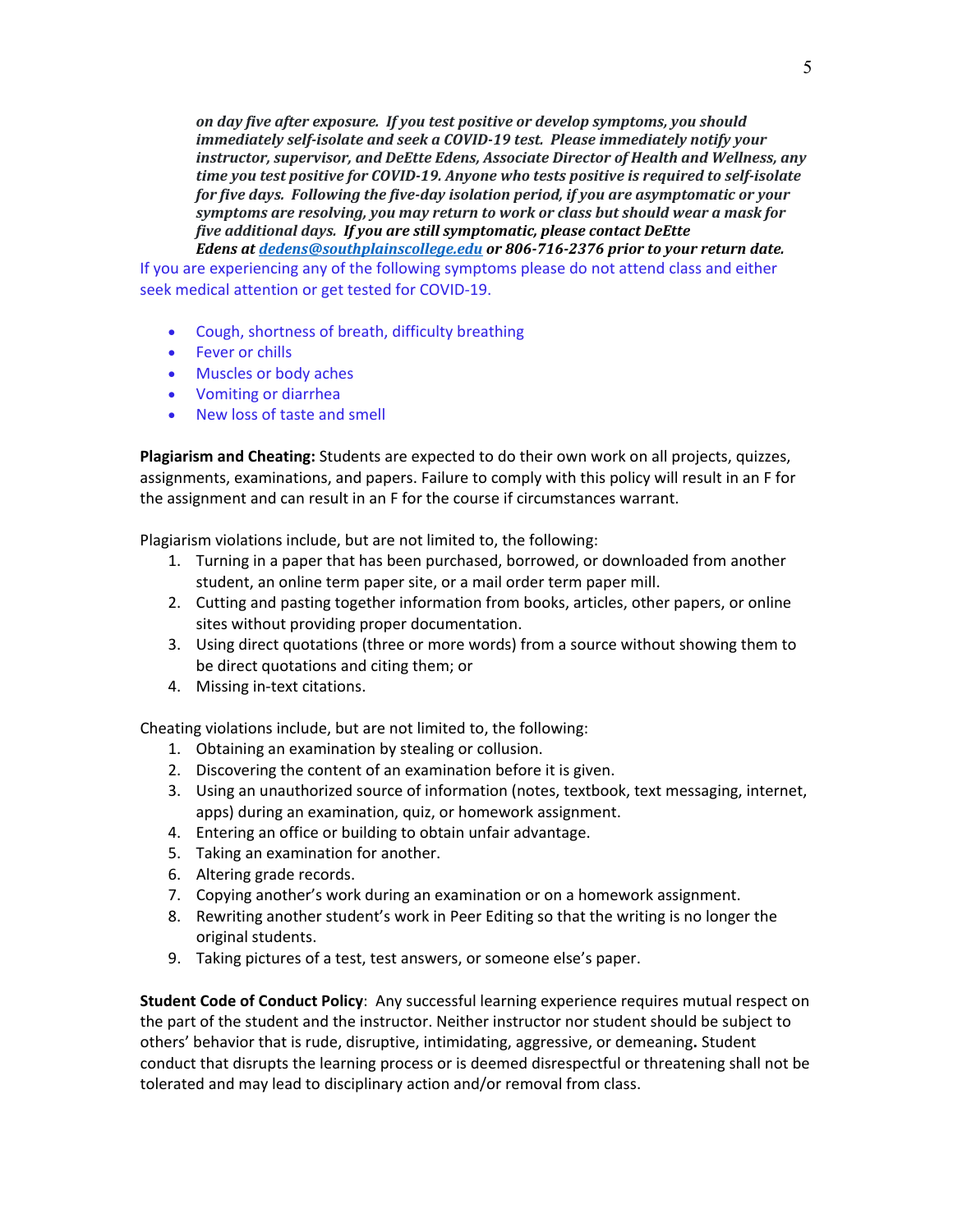**Diversity Statement:** In this class, the teacher will establish and support an environment that values and nurtures individual and group difference and encourages engagement and interaction. Understanding and respecting multiple experiences and perspectives will serve to challenge and stimulate all of us to learn about others, about the larger world and about ourselves. By promoting diversity and intellectual exchange, we will not only mirror society as it is, but also model society as it should and can be.

**Disability Statement:** Students with disabilities, including but not limited to physical, psychiatric, or learning disabilities, who wish to request accommodations in this class should notify the Disability Services Office early in the semester so that the appropriate arrangements may be made. In accordance with federal law, a student requesting accommodations must provide acceptable documentation of his/her disability to the Disability Services Office. For more information, call or visit the Disability Services Office at Levelland (Student Health & Wellness Office) 806-716-2577, Reese Center (Building 8) 806-716-4675, or Plainview Center (Main Office) 806-716-4302 or 806-296-9611.

**Nondiscrimination Policy:** South Plains College does not discriminate based on race, color, national origin, sex, disability or age in its programs and activities. The following person has been designated to handle inquiries regarding the non-discrimination policies: Vice President for Student Affairs, South Plains College, 1401 College Avenue, Box 5, Levelland, TX 79336. Phone number 806-716-2360.

**Title IX Pregnancy Accommodations Statement: I**f you are pregnant, or have given birth within six months, Under Title IX you have a right to reasonable accommodations to help continue your education. To [activate](http://www.southplainscollege.edu/employees/manualshandbooks/facultyhandbook/sec4.php) accommodations you must submit a Title IX pregnancy accommodations request, along with specific medical documentation, to the Director of Health and Wellness. Once approved, notification will be sent to the student and instructors. It is the student's responsibility to work with the instructor to arrange accommodations. Contact the Director of Health and Wellness at 806-716-2362 or [email](http://www.southplainscollege.edu/employees/manualshandbooks/facultyhandbook/sec4.php) [cgilster@southplainscollege.edu](mailto:cgilster@southplainscollege.edu) for assistance.

**Campus Concealed Carry**: Texas Senate Bill - 11 (Government Code 411.2031, et al.) authorizes the carrying of a concealed handgun in South Plains College buildings only by persons who have been issued and are in possession of a Texas License to Carry a Handgun. Qualified law enforcement officers or those who are otherwise authorized to carry a concealed handgun in the State of Texas are also permitted to do so. Pursuant to Penal Code (PC) 46.035 and South Plains College policy, license holders may not carry a concealed handgun in restricted locations. For a list of locations and Frequently Asked Questions, please refer to the Campus Carry page at: <http://www.southplainscollege.edu/campuscarry.php>

Pursuant to PC 46.035, the open carrying of handguns is prohibited on all South Plains College campuses. Report violations to the College Police Department at 806-716-2396 or 9-1-1.

#### **SPC Bookstore Price Match Guarantee Policy:**

If you find a lower price on a textbook, the South Plains College bookstore will match that price. The difference will be given to the student on a bookstore gift certificate! The gift certificate can be spent on anything in the store.